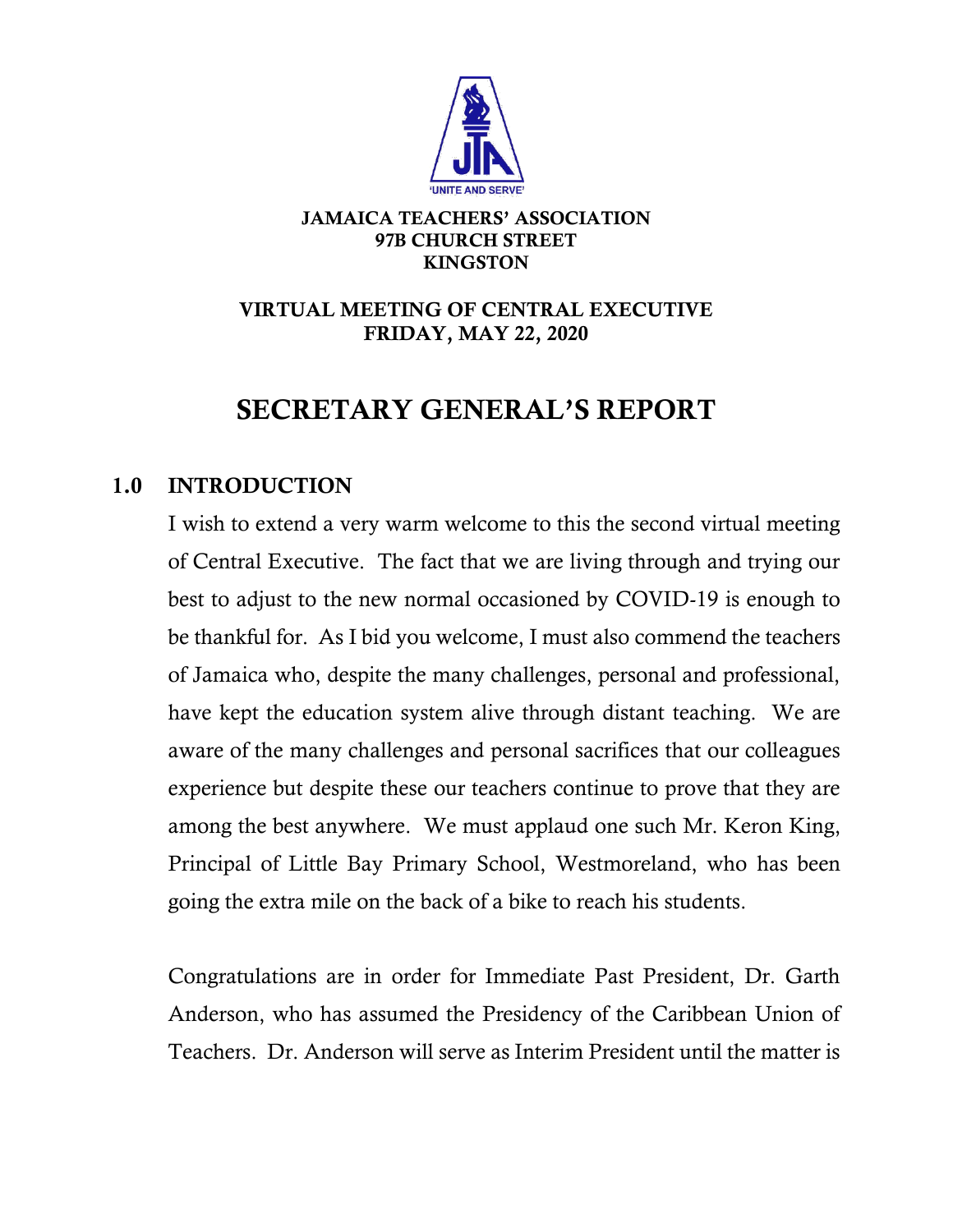decided at the next meeting of the CUT Executive. We wish Dr. Anderson all the best and we know he will do well.

We pause to pay homage to one of our Past Presidents and Trustee, Mr. Sherlock Allen. Mr. Allen who passed on Tuesday, May 19, 2020 was the 30th President of the Jamaica Teachers' Association who served during the 1994 – 1995 Conference Year. Those of us who were fortunate to be active during his Presidency, will remember his year as one of the strident and fierce defence of the rights of the teacher. He was fearless, articulate and visible nationally. He can be remembered as the President who strategically organized *"load shedding"* and had the nation guessing what would be the next move or which area would experience work stoppage. To say that the teachers loved Mr. Allen is an understatement. Perhaps an indication of this might be borne out when for a number of years, even though he was not a candidate in the President Elect Election, teachers would write his name on the ballot paper and vote for him.

Mr. Allen will also be remembered for his over twenty years of continuous service to the Finance Committee, most of which were as chairman.

We express our condolences to his wife Elaine, son Norman, himself a Past President and the rest of his family. May his soul rest in peace and light perpetually shine on him.

We pray that the lives of those who served will inspire us to keep the torch burning.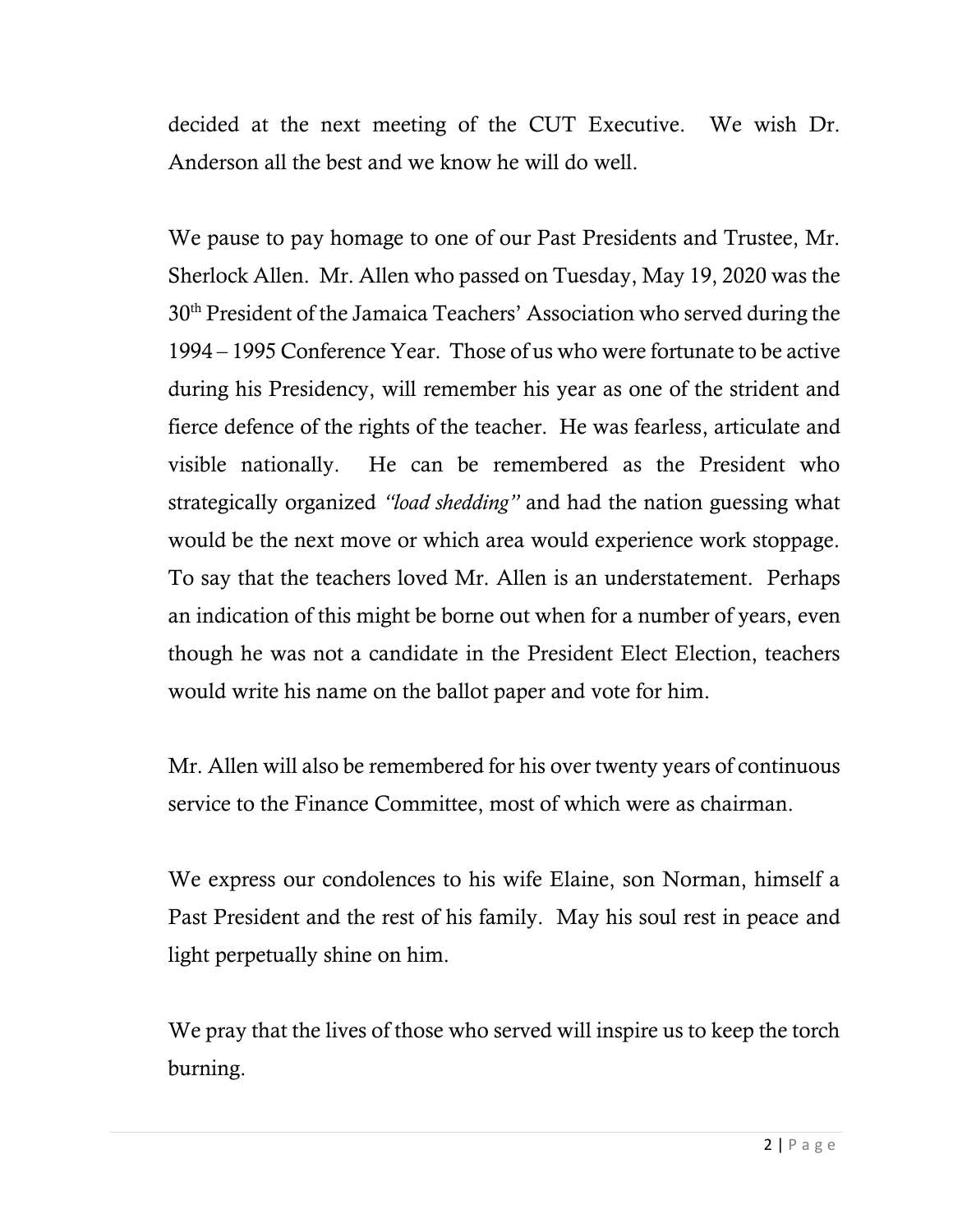Again, welcome and we look forward to your contribution in this meeting.

Colleagues, despite the fact that *"school is out"*, we were able to re-calibrate and organize some of our activities virtually. I wish to commend our President and members of the Administrative Staff in particular for ensuring that we did not lie down and play dead.

## 2.0 EDUCATION WEEK 2020

Education Week 2020 was celebrated May 3-8, under the theme *Promoting Digital Transformation and Positive Values & Attitudes: Imperatives for Redefining 21st Century Education*. The week began with a Virtual Church Service on Sunday, May 3. The Service was hosted by the Church of God of Prophecy, 47G Old Hope Road, Kingston 5. In attendance were our President Owen Speid; Honourable Alando Terrelonge, Minister of State in the Ministry of Education, Youth and Information who represented the Ministry; the Secretary General, Mr. Byron Farquharson; Mr. Leaon Nash, Public Relations and Communication Officer; Miss Tanya Lynch, President of the St. Andrew Parish Association, who read the scripture lesson and Miss Jenieve Nash, teacher who led in the singing. The sermon was preached b y Rev. Dr. Timur Waugh, Associate Pastor. He was excellent in his delivery. The service was broadcast live on Love 101 FM and via Facebook. We thank all those who organized the activity. Special thanks to Dr. Charmaine Gooden Monteith, Mrs. Georgia Waugh Richards and Mr. Leaon Nash.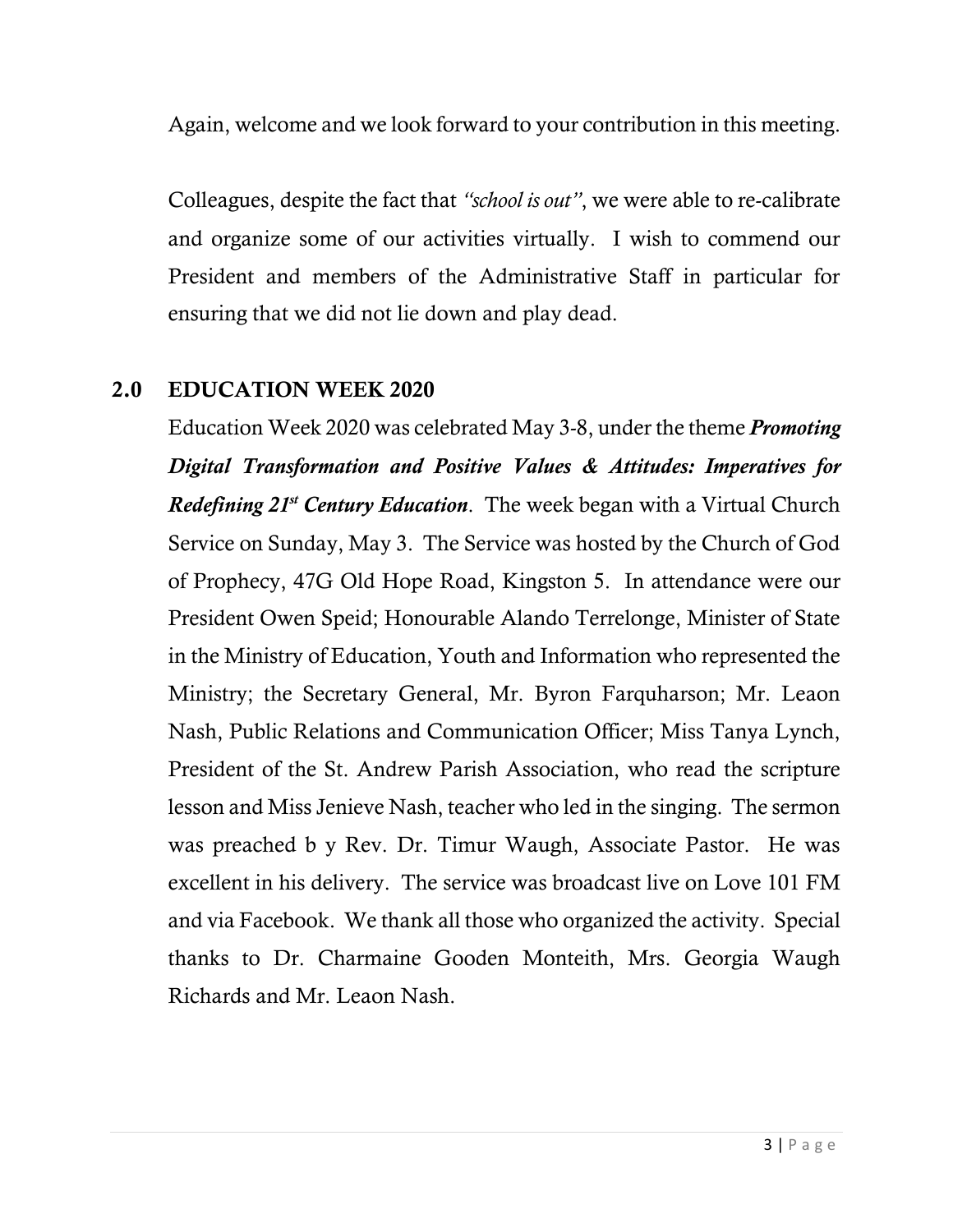#### 3.0 READ ACROSS JAMAICA DAY

We are pleased to report that we had a Virtual Read Across Jamaica Day. From the reports and feedback received, it was a success. I was pleased to hear our Prime Minister reporting that he read to some children in a Children's Home on that day. At the JTA's Head Office, our President and members of staff read via Facebook. Thanks to all who participated.

#### 4.0 TEACHERS' DAY

This was celebrated nationally on Wednesday, May 6 despite the fact that teachers were at home. We were impressed by the many creative ways that were used to celebrate our teachers but the demonstration by parents of St. Richards Primary School, St. Andrew stood out and was appreciated.

I am pleased to inform you that the tokens are now in the office. We will have to organize to get them out to our members in short order.

# 5.0 HELEN STILLS PROFESSIONAL DEVELOPMENT DAY – THURSDAY, MAY 7, 2020

We are pleased, satisfied and happy that the Professional Advancement and Teacher Welfare Committee (PAC) shared the vision of a Virtual Professional Development Day activity. This activity went well. Dr. Leachim Semaj was the keynote speaker while Mrs. Bhagya Malladi, Lasco Teacher of the Year, gave a video presentation. We had some challenges with capacity as well as with the internet but we are happy that it turned out to be a success. We commend Dr. Margaret Chin, Mrs.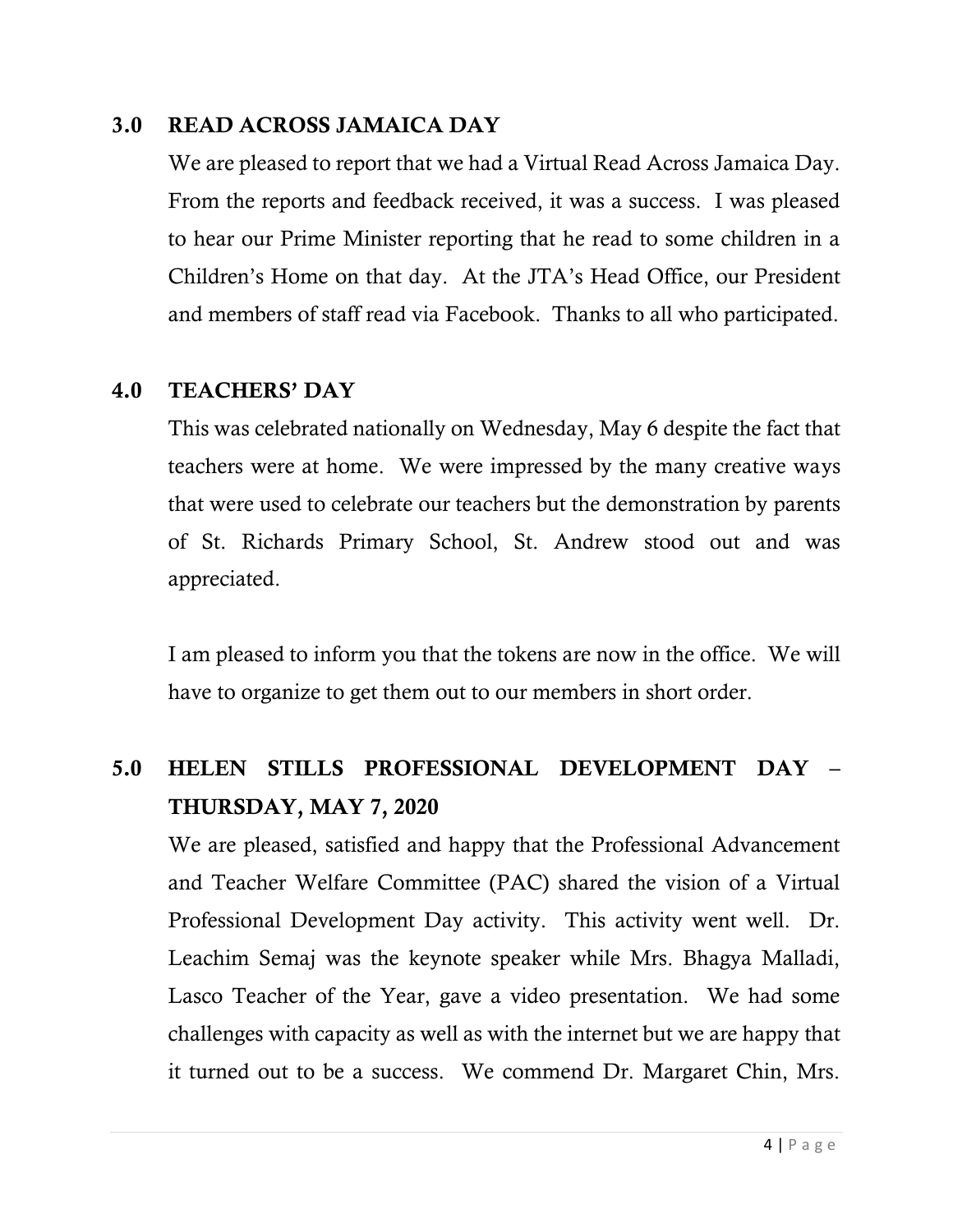Shernette Powell, Mr. Leaon Nash and the other persons who made it happened.

## 6.0 PRIMARY EXIT PROFILE (PEP)

The Ministry of Education has announced that there will not be any further sitting of the PEP for Grade Six for this year. They will use the following to determine placement in Secondary Schools:

- The results of the 2018 Grade 4 Literacy and Numeracy Examination
- The 2019 Grade 5 Performance Tasks
- The results of the Ability Test (administered in February 2020)

They have also indicated that the results will be published on Friday, June 26, 2020.

## 7.0 GRADE NINE ACHIEVEMENT TEST (GNAT)

The Ministry has informed that there will not be a formal sitting of the Grade Nine Achievement Test this year. The students will be manually placed in Secondary Schools across the island. It was also observed that there were not many students in this cohort.

## 8.0 RESEARCH GRANT

We have been reporting that the Ministry of Education has not honoured the due amount of \$3M to the Tertiary institutions. The Ministry of Education has written to us to inform that not all of our Tertiary institutions have complied with the accountability requirement of the Ministry hence the outstanding amount will not be paid to the institutions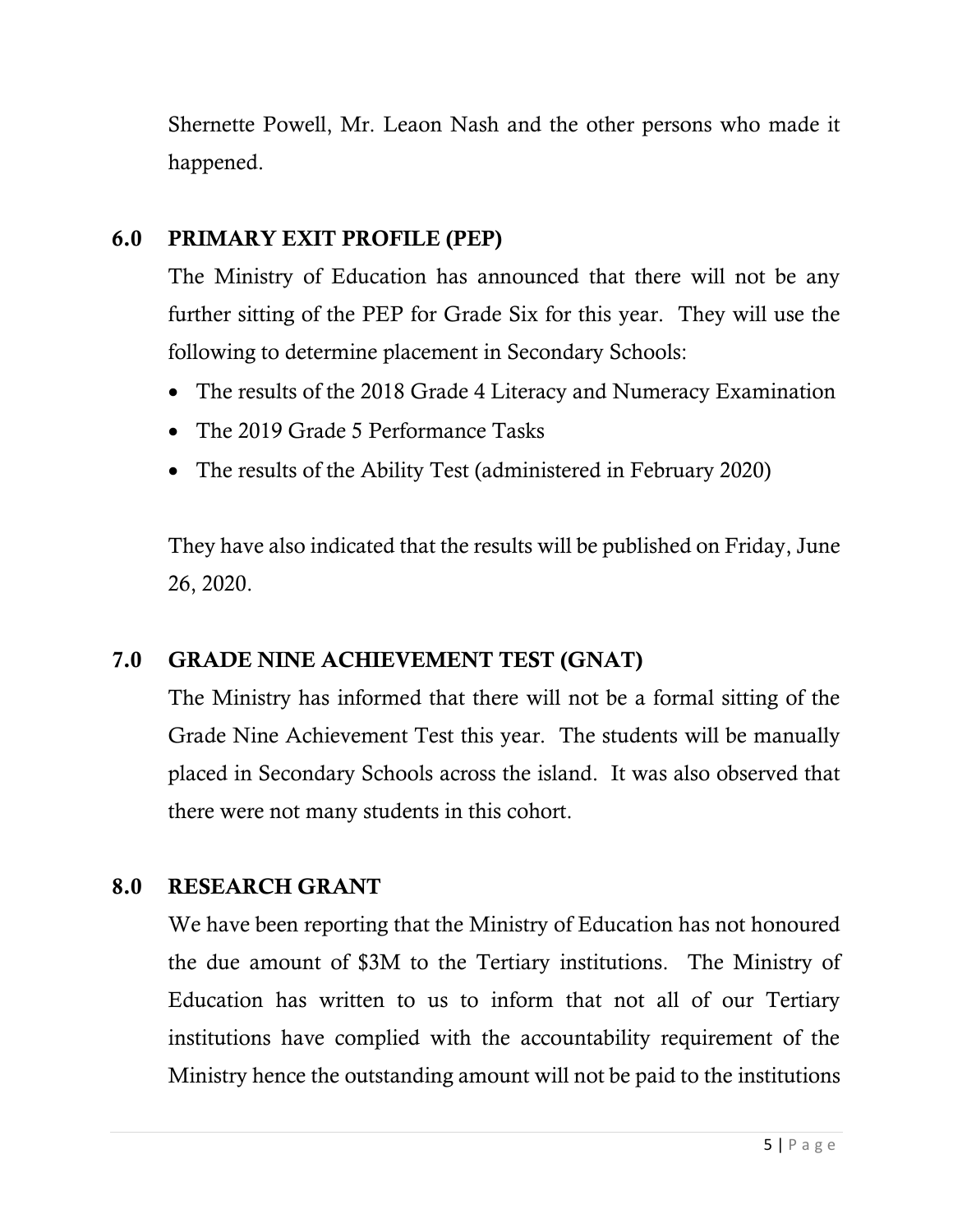that are non-compliant. We have responded by requesting the protocols that govern this grant because, based on the Heads of Agreement, we do not have any stated conditionalities.

The Ministry of Finance has advised that they have no objection for this grant to be an annual feature of the education system so long as the Ministry of Education provides the funding.

### 9.0 TABLETS FOR TEACHERS

There seem to be a lot of misinformation in circulation pertaining to Tablets for Teachers. The information regarding the distribution is that they will be rolled out around June 8-12, 2020.

## 10.0 CSEC/CAPE

It is now public knowledge that students across the region will be sitting CSEC/CAPE beginning July 27, 2020. Classes will resume in Secondary Schools as of June 2020 until July 2020. There is much discussion about the pros and cons surrounding this decision. The Association wishes to state that our primary concern at this time has to do with the protocols surrounding the holding of these examinations. the health of our students and teachers must be paramount at this time.

## 11.0 MR. AND MISS JTA

The committee has informed that this event will be staged virtually on August 1, 2020. You will be kept informed as time unfolds.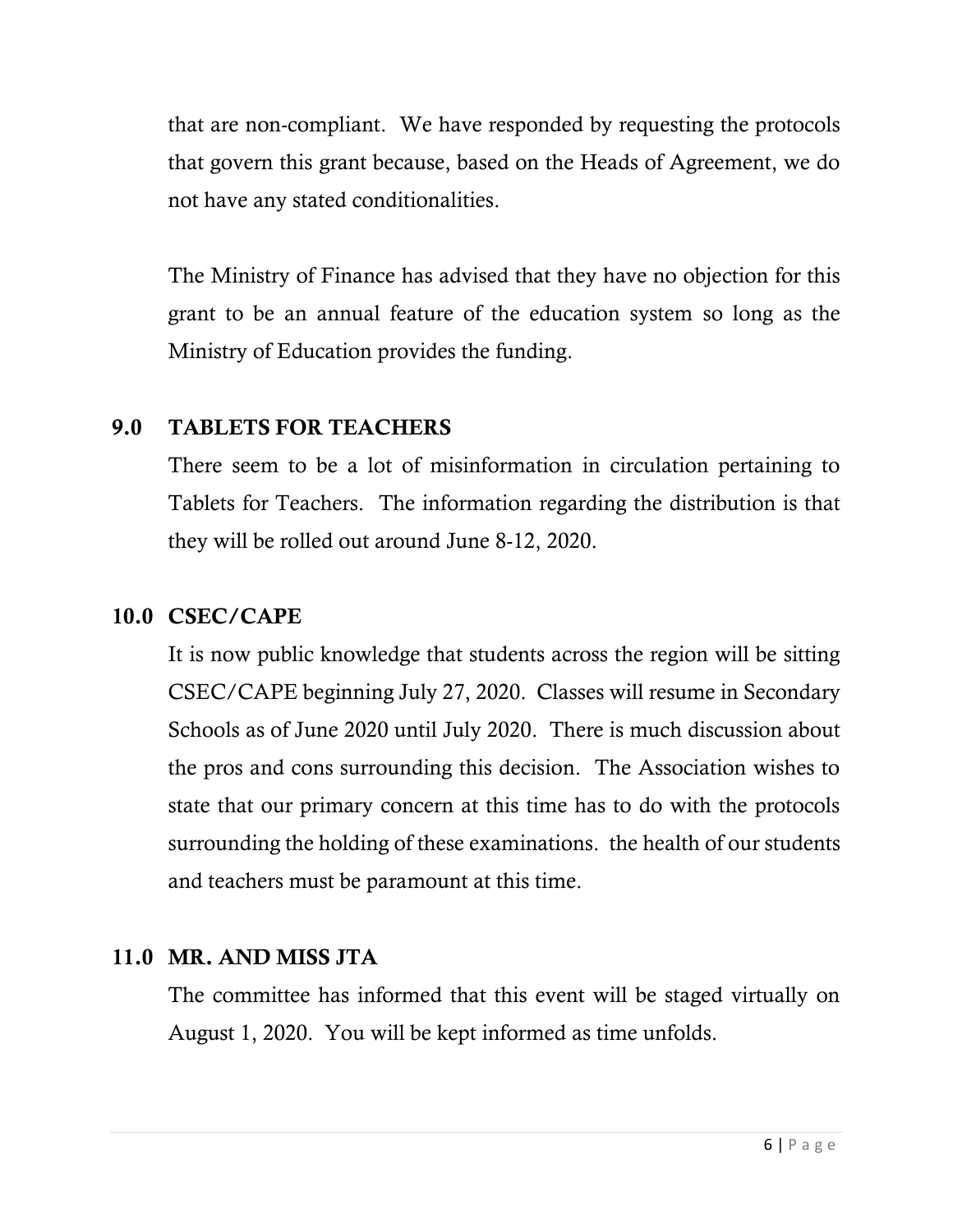#### 12.0 MEMBERS INDUSTRIAL RELATIONS RALLY

This activity will take place virtually on Thursday, May, 28, 2020 beginning at 9:30 a.m. An interesting programme is lined up and the day promises to be a rich and rewarding experience for all participants.

We will be able to accommodate one thousand participants.

### 13.0 CRITICAL ILLNESS TRUST FUND

A virtual meeting of the Trustees of the Fund is scheduled for Wednesday, May 27, 2020. It is anticipated that by June's General Council meeting, we will be in a better position to offer more information on this matter.

### 14.0 PRESIDENT ELECT ELECTION

Efforts are being made to gather information on alternate ways to hold the election. The reality, however, is pointing to a postponement of the election. We intend to convene a Special Virtual General Council meeting on Wednesday, June 3, 2020 to deal with the issue.

#### 15.0 PARISH AND DISTRICT ASSOCIATION AGM

The Association is encouraging Parish and District Associations to use Zoom technology to hold their Annual General Meetings. This is important because your delegates to conference and representatives on General Council will be necessary going forward.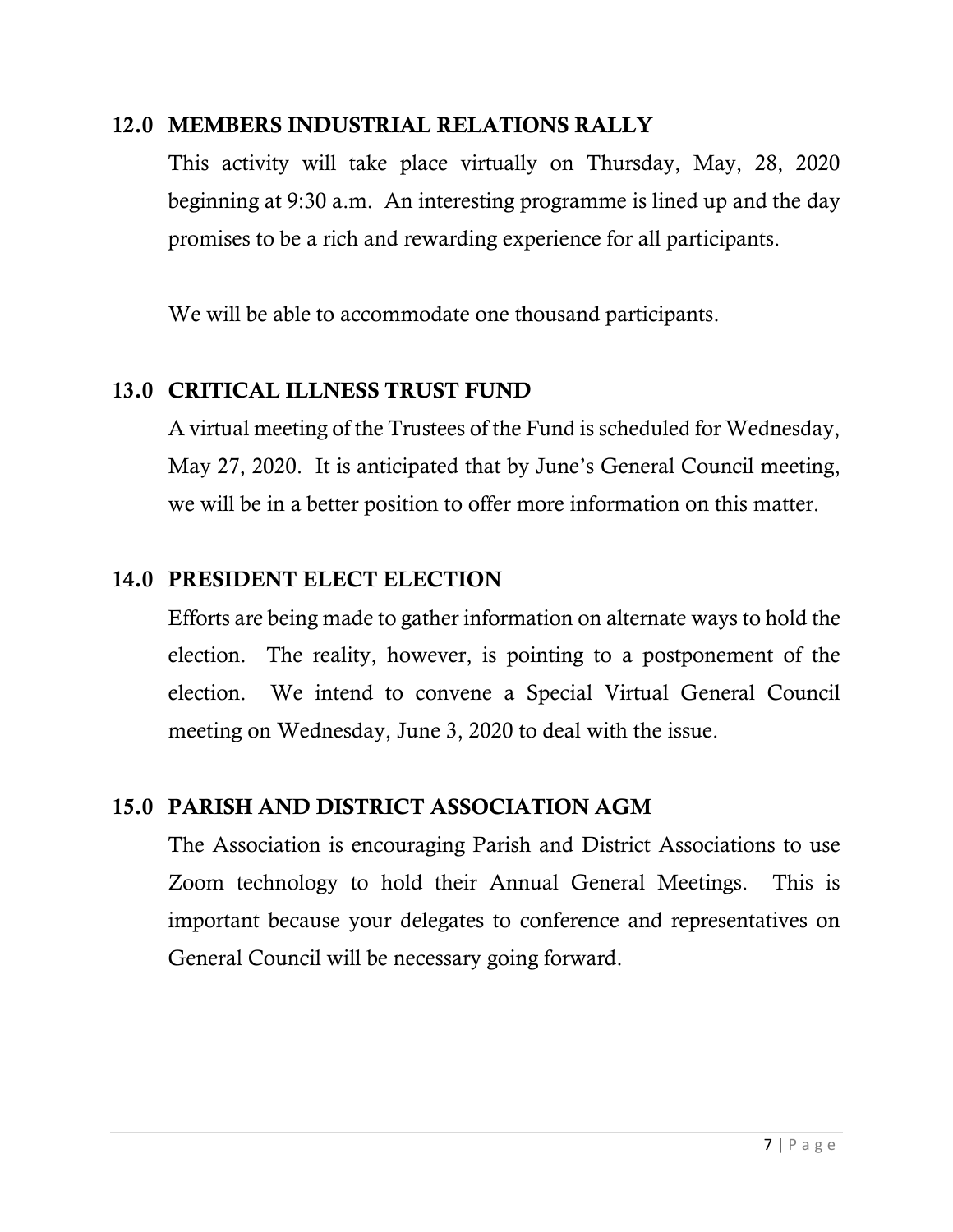#### 16.0 ANNUAL CONFERENCE

Our Annual Conference is scheduled to be held August 17-19, 2020. We are not yet in a position to say how this activity will be carried out. What is sure, is that we will do what is required to ensure the smooth transition of the Presidency.

### 17.0 OPERATIONS OF THE OFFICES OF THE ASSOCIATION

The offices of the Association have been opened since Tuesday, May 5, 2020. They are opened Monday to Thursday, 9:00 a.m. to 2:00 p.m. Each employee with the exception of the Security Guards is required to report for work two days per week. This position remains under constant review.

There are certain protocols that must be observed before one can enter the offices. These include: temperature check, sanitizing of hands and physical distancing.

It must be noted that despite the reduced operations of the Association, committees have been meeting and plans are being made for the rest of the Conference Year.

#### 18.0 CONCLUSION

The realities of our times demand that we adjust/change the way we do things. COVID-19 reminds us that the only constant is change if we are going to survive and remain relevant. The usual way of thinking and doing business must give way to innovation and transformation. Technology will be at the forefront of the changes that must come.